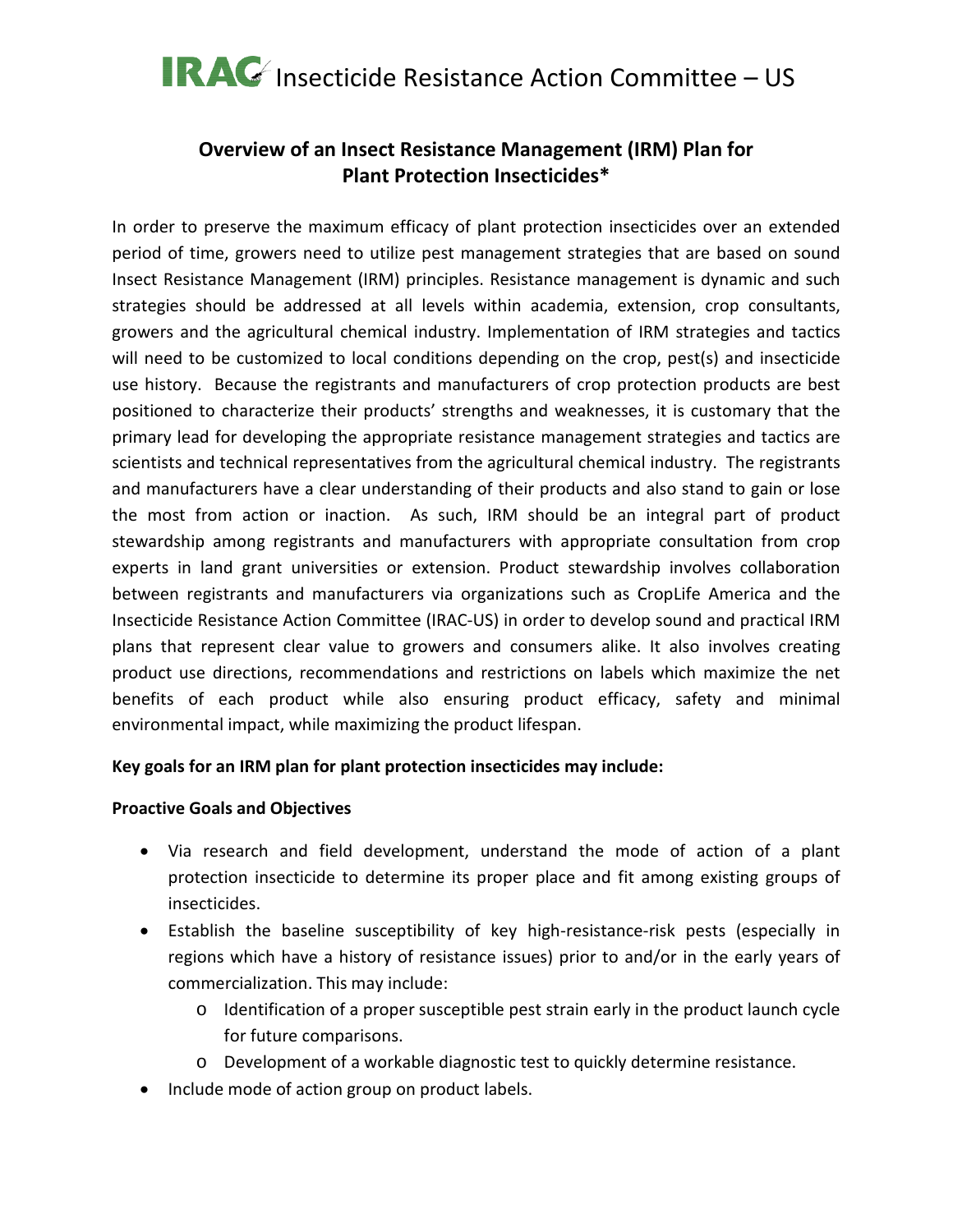- Provide resistance management recommendations on product labels.
- Encourage use of Integrated Pest Management (IPM) practices by growers.
- Develop educational literature for growers, researchers and extension agents to increase resistance management awareness, particularly at the grower level.
- Monitor product performance over a wide range of geographies and observe or track changes in the susceptibility of pest populations over time.
	- o Train technical staff to identify and report any case of "field failure" and promptly assess the basis of non-performance.
	- o Work with regional experts to address concerns.
	- $\circ$  If lower than expected performance cannot be attributed to improper label use or application techniques or unfavorable weather conditions, then surviving insects should be collected, reared, and tested for resistance.

#### **Reactive Goals and Objectives**

- Investigate the mechanism(s) of resistance in field-relevant resistant populations.
- Investigate the genetic basis of such resistance.

#### **Development of an IRM Program as a component of IPM**

Certain insect pests have a known propensity to develop resistance quickly, especially when insecticides with the same mode of action are used repeatedly. Because resistance development is not easy to predict (scale and location), the use of insecticides should be based on acceptable IRM plans that integrate local resistance management tactics already established for the specific crop and region. It is likely that IRM tactics will need to be customized, validated and tested again over time while integrating new products or new approaches. Many IRAC-US member companies collectively develop common IRM language on their product labels to encourage responsible product stewardship. This ensures that key insecticides forming the cornerstone of insect pest management remain effective for insect control. Often IRM plans involve the use of treatment windows during the crop cycle, along with natural biological control agents and alternate control methods (e.g., pheromones/male confusion, genetic breeding for crop resistance to pests). If resistance to a particular insecticide is suspected in a region (frequent reports of non-performance), related products with a similar mode of action also may not provide adequate control. If the poor performance cannot be attributed to improper label use or application techniques or unfavorable weather conditions, a resistant strain of insect could be the cause of field failure. Growers are encouraged to immediately contact the company's local technical representative to better understand the cause of the field failure and initiate proper remedial measures through collaborative action. As a follow up,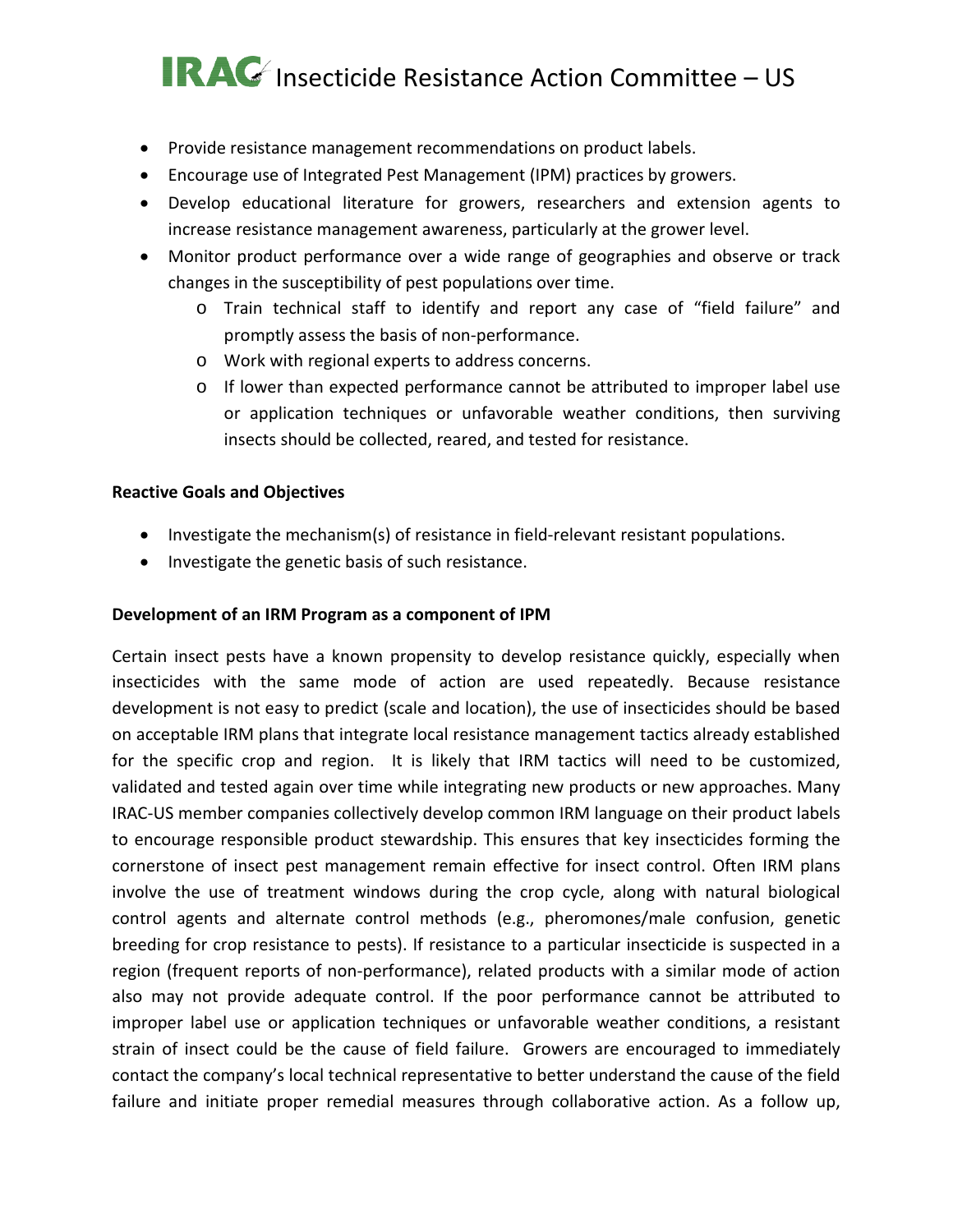some surviving insects are collected, reared and tested to confirm the presence/absence of resistance. Based on the outcome, the company personnel along with the regional extension agents or pest control advisors discuss the best alternative method of control for the region.

#### **Key Use Recommendations for Insect Resistance Management:**

- Avoid repeated sequential use of insecticides (seed treatment, soil application and foliar application) with a single mode of action for season-long control of any target insect species that has more than one generation per crop per season. Rotate with an effective insecticide with a different mode of action.
- For insect species with multiple or overlapping generations, use a treatment window approach. A treatment window is a period of time in the crop cycle when the target pest is present at economically damaging levels and needs to be treated. Within this treatment window (such as soil applications, early, mid and late crop foliar applications), single or multiple applications can be made. Different modes of action are used in different treatment windows.
- Applications should target early insect developmental stages or most susceptible stages whenever possible.
- Integrate local IPM practices specific for the crop and use area for managing the pests of concern.
- Scouting to determine a management decision should be made prior to and following an application of an insecticide or miticide.
- Insecticide mixtures may offer benefits for IRM when appropriately incorporated into rotation strategies with additional mode(s) of action, but generally a single mixture should not be relied upon alone.
- When using an insecticide mixture (tank mixture or pre-mixture), the following aspects should be considered:
	- o Individual insecticides selected for use in mixtures should be highly effective and be applied at the rates at which they are individually registered for use against the target species.
	- o Mixtures with components having the same IRAC mode of action classification are not recommended for IRM.
	- o When using mixtures, consider any known or potential cross-resistance issues between the individual components for the targeted pest/s.
	- o Mixtures become less effective if resistance is already developing to one or both active ingredients, but they may still provide pest management benefits based on spectrum of the targeted insects.